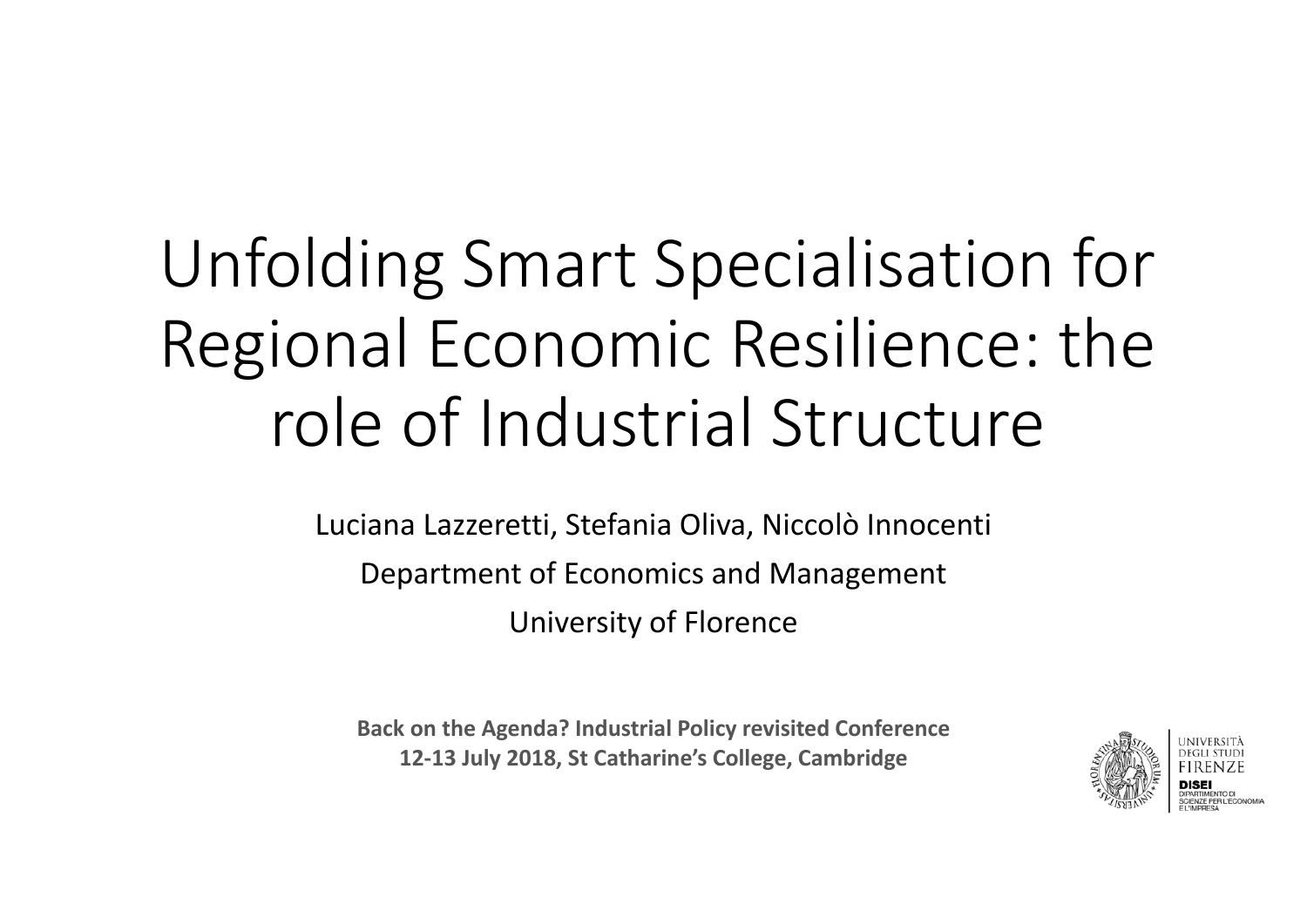#### Motivation

The Cohesion Policy 2014-2020 emphasizes a strategy of innovation based on "Smart Specialisation" for a more productive use of resources to favour regional transformation and growth (McCann and Ortega-Argilés 2015).

The SS strategy is devoted to stress the **industrial strength** of regions, to enhance **competitiveness** and to **foster resilience** (European Commission 2017).

Regional economic resilience and SS theories assert that the industrial structure is fundamental in fostering the emerging of new paths:

- Adaptive resilience involves <sup>a</sup> structural adjustment of regions in response to shocks through the creation of new industrial trajectories (Martin 2012).
- SS strategy looks at industrial structure for the development of new industrial specializations (Foray et al. 2011).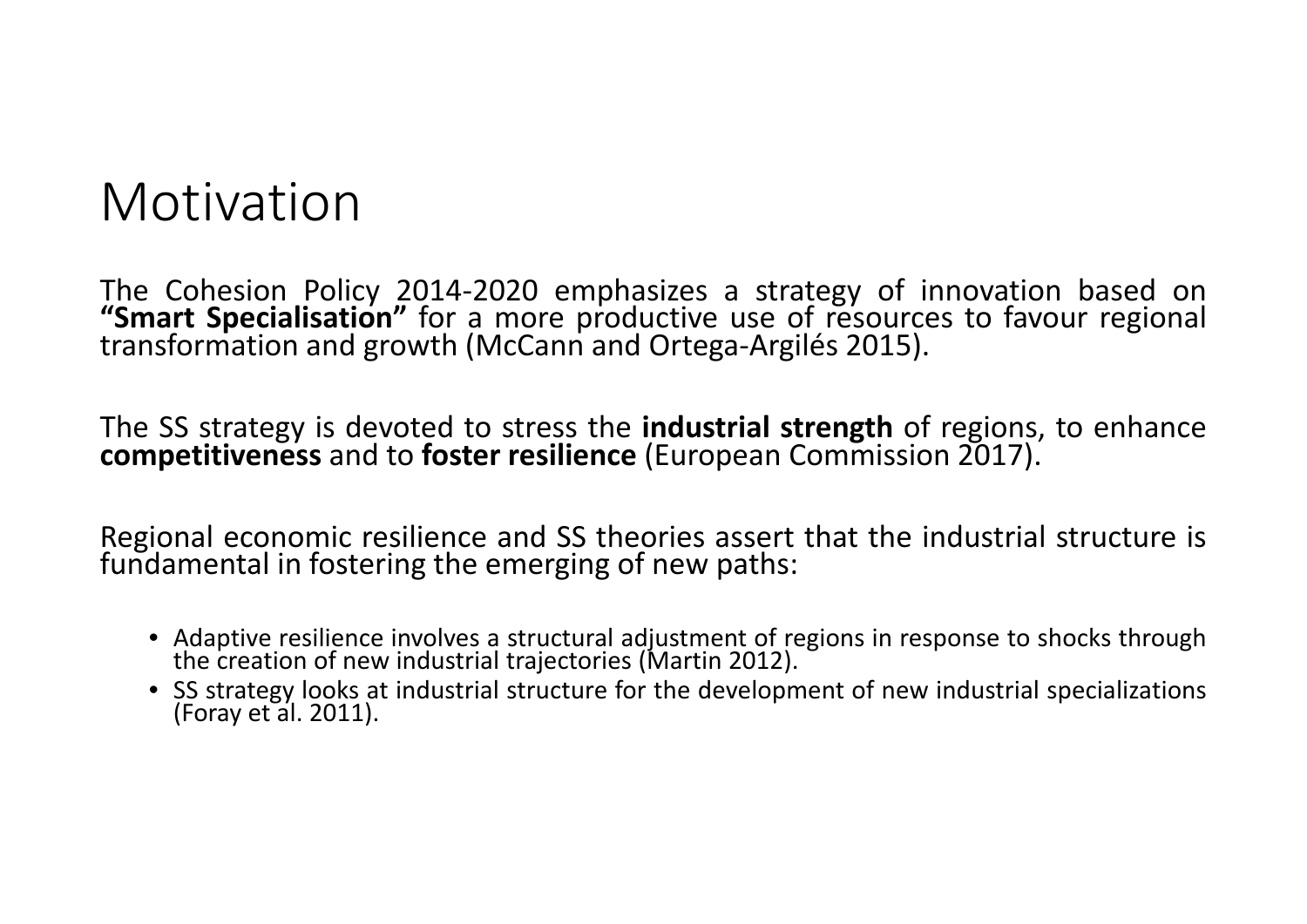## Criticisms/Gaps

• Both notions of resilience and smart specialisation are widely criticized. Doubts have emerged about novelty and 'fuzziness' of these concepts (Hassink 2010; Simmie and Martin 2010; Cooke 2017; Marques and Morgan 2018).

#### • Resilience:

- ‐ Missing of long‐term perspectives of economic change in response to shocks.
- ‐ Few consideration of determinants of resilience.
- ‐ Poor connection with policies.
- Smart Specialisation:
	- ‐ Weak connection between theoretical assumption of SS and innovation policy practices.
	- ‐ Need of institutional capabilities.
	- ‐ Poor operationalization of smart specialization.
	- ‐ Question of measurability of the success of the strategy.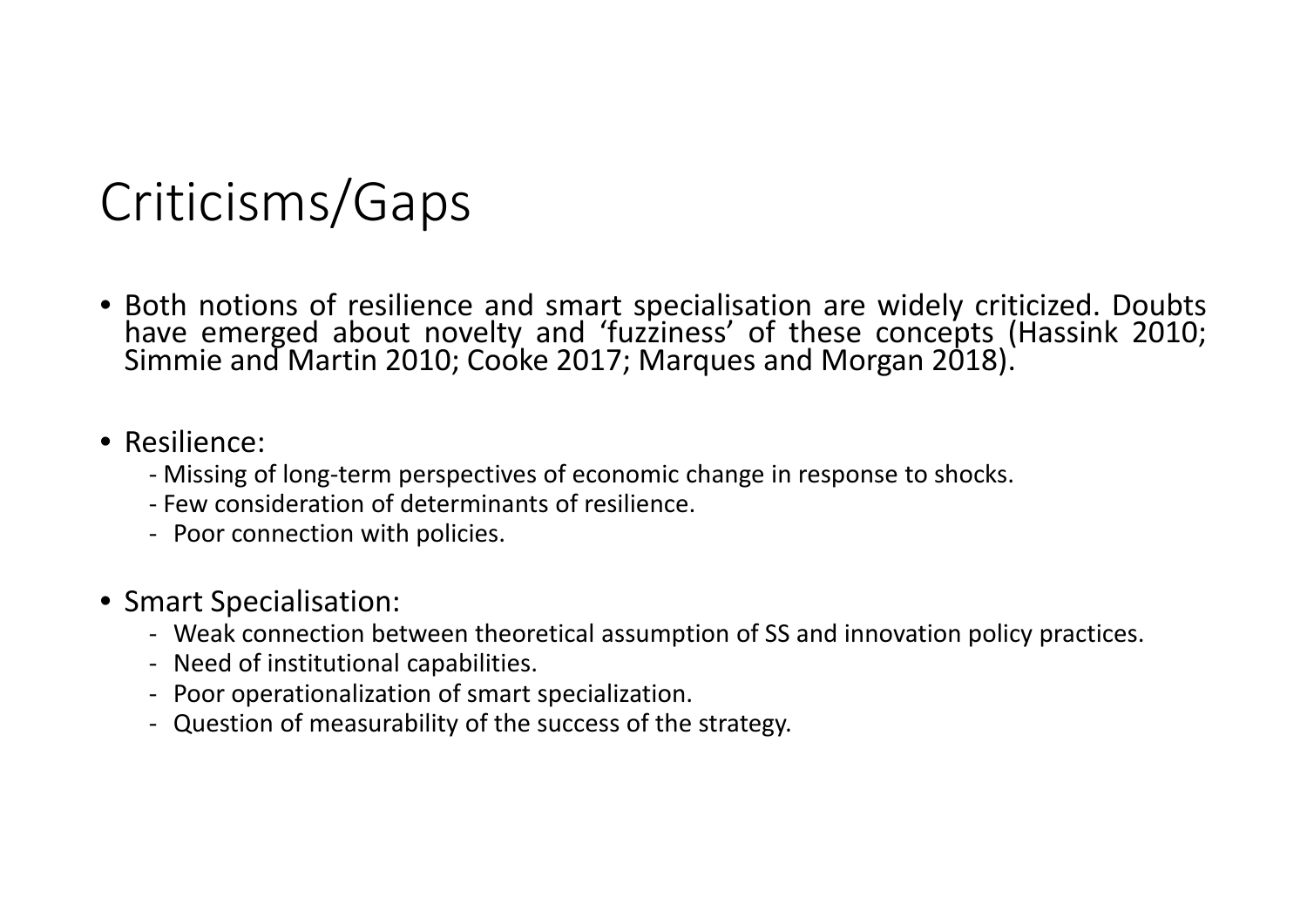#### Purpose of the study

The research aims to analyse the relationship between **Smart Specialisation (SS)** and **Regional Economic Resilience** to understand if <sup>a</sup> SS strategy may promote regional economic resilience in the face of shocks.

To do that, the study analyses the **relatedness** of new industrial specializations to the existing industrial structure before and after the shock occurrence.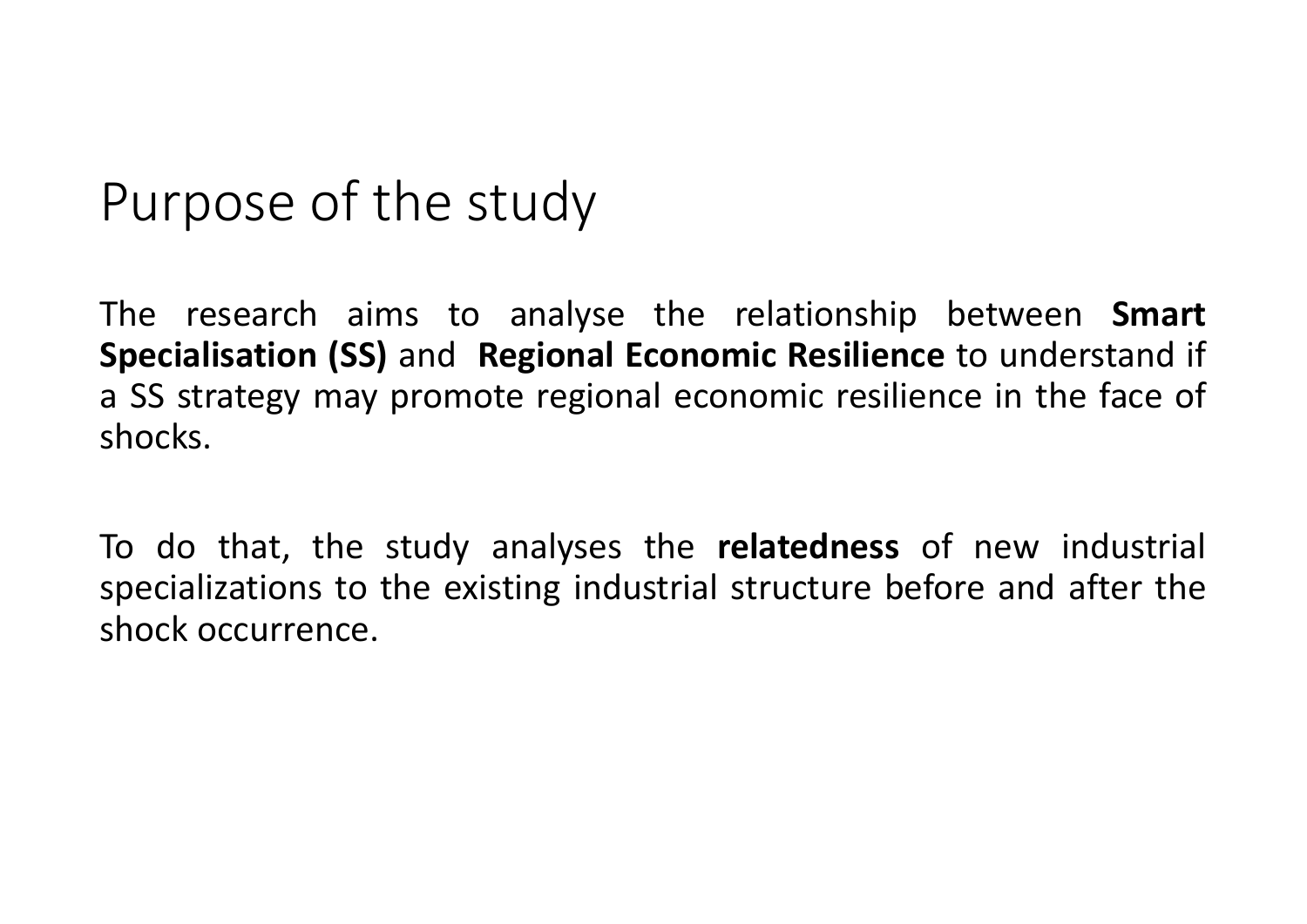### The industrial structure and resilience

Both **Regional Economic Resilience** and **SS** stress the role of the **existing industrial structure**:

- Theoretical debate of **regional economic resilience** focuses on the most suitable form of industrial structure in influencing responsiveness to shocks. Moreover, according to the evolutionary definition, <sup>a</sup> resilient economy should adapt its structure to external changes (Martin 2012).
- Concerning the type of industrial structure that may favor resilience, the concept of **relatedness** is particularly useful because it allows to measure the distance between industrial sectors (Neffke et al. 2011).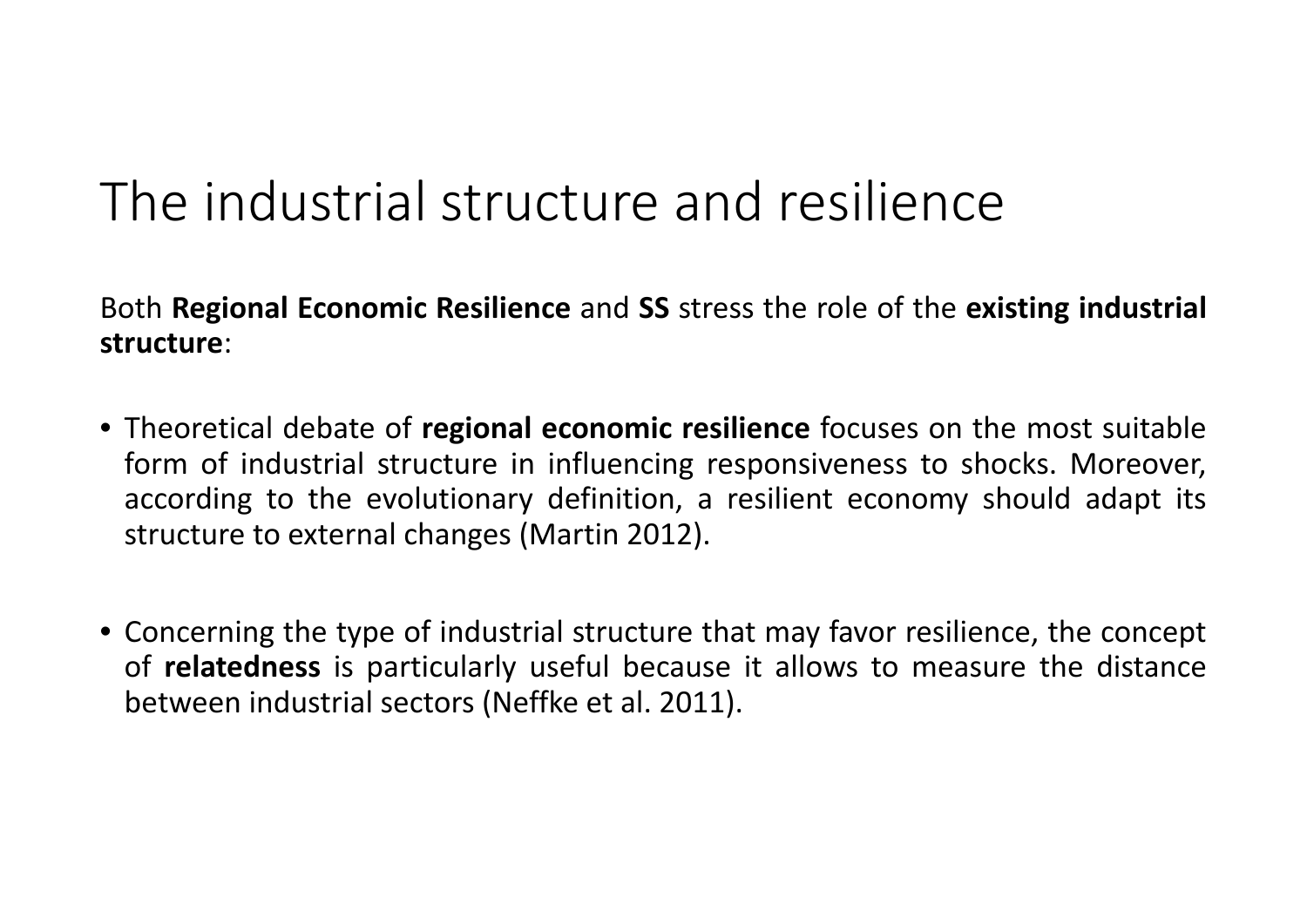### The industrial structure and smart specialisation

- The goal of **smart specialisation** is developing <sup>a</sup> strategy based on those sectors or capabilities in which the region has a competitive advantage exploiting them to develop related activities.
- A new specialisation is related to the existing economic structure in which the region has <sup>a</sup> competitive advantage compared to other regions. The result is not just <sup>a</sup> technological innovation but <sup>a</sup> structural change (Foray et al. 2011).
- The objective of SS is to favour <sup>a</sup> **specialised diversification** into related technologies which generates new economic activities that are rooted in the region and that can draw on local related resources (Boschma and Gianelle 2014).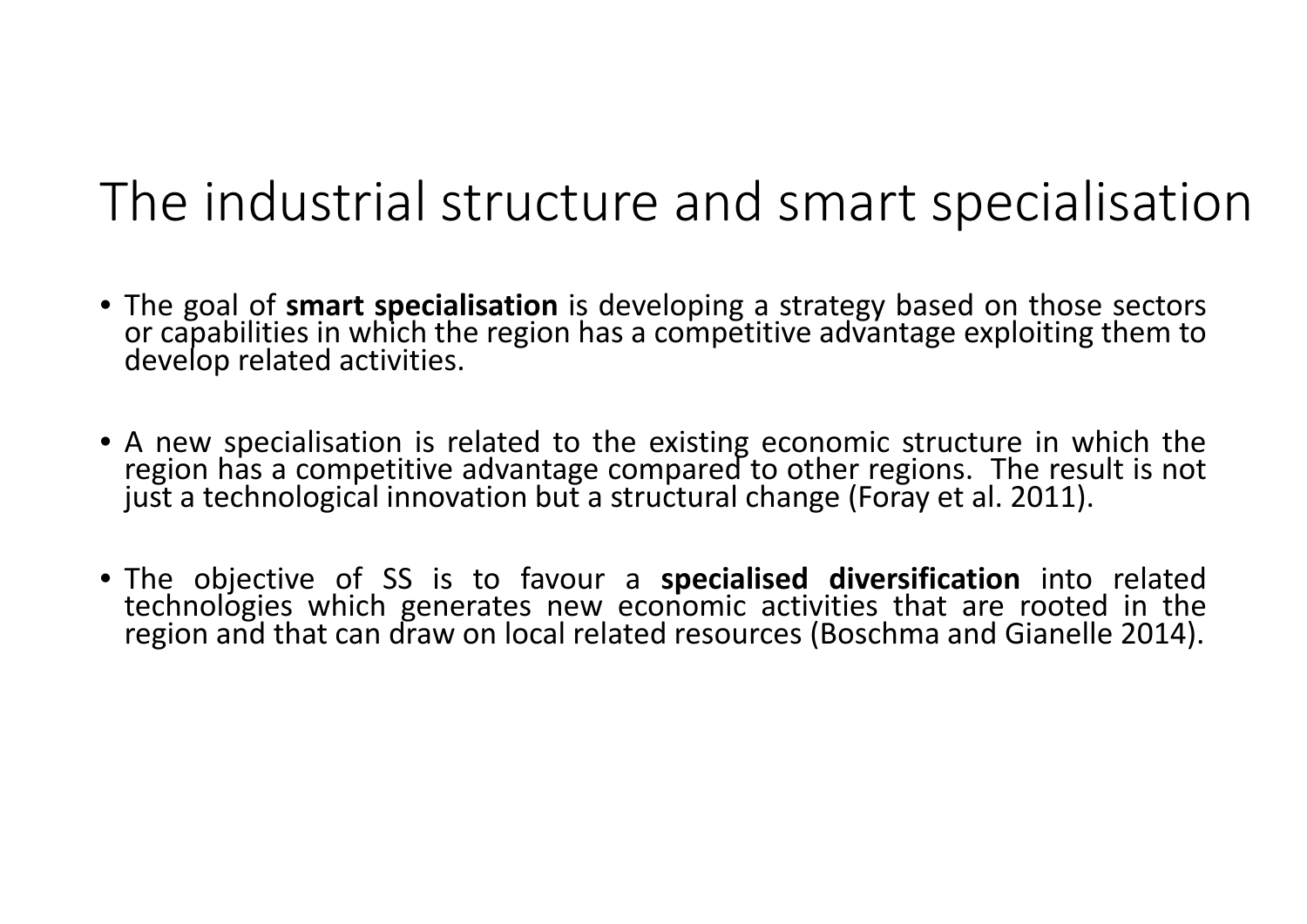### Transformation of the Industrial structure

**Transformation of industrial structure** has been discussed according to concepts of adaptation and adaptability (Grabher 1993):

- **Adaptation** represents <sup>a</sup> path‐dependent process that involves <sup>a</sup> non‐radical transformation of the regional path based on the existing structure. **Adaptability** deals with <sup>a</sup> long‐term change within the regional economy that may occur through <sup>a</sup> shifting in the industrial path (Hu and Hassink 2017).
- Regions become resilient when they are able to ensure adaptation and adaptability **simultaneously** (Boschma 2015).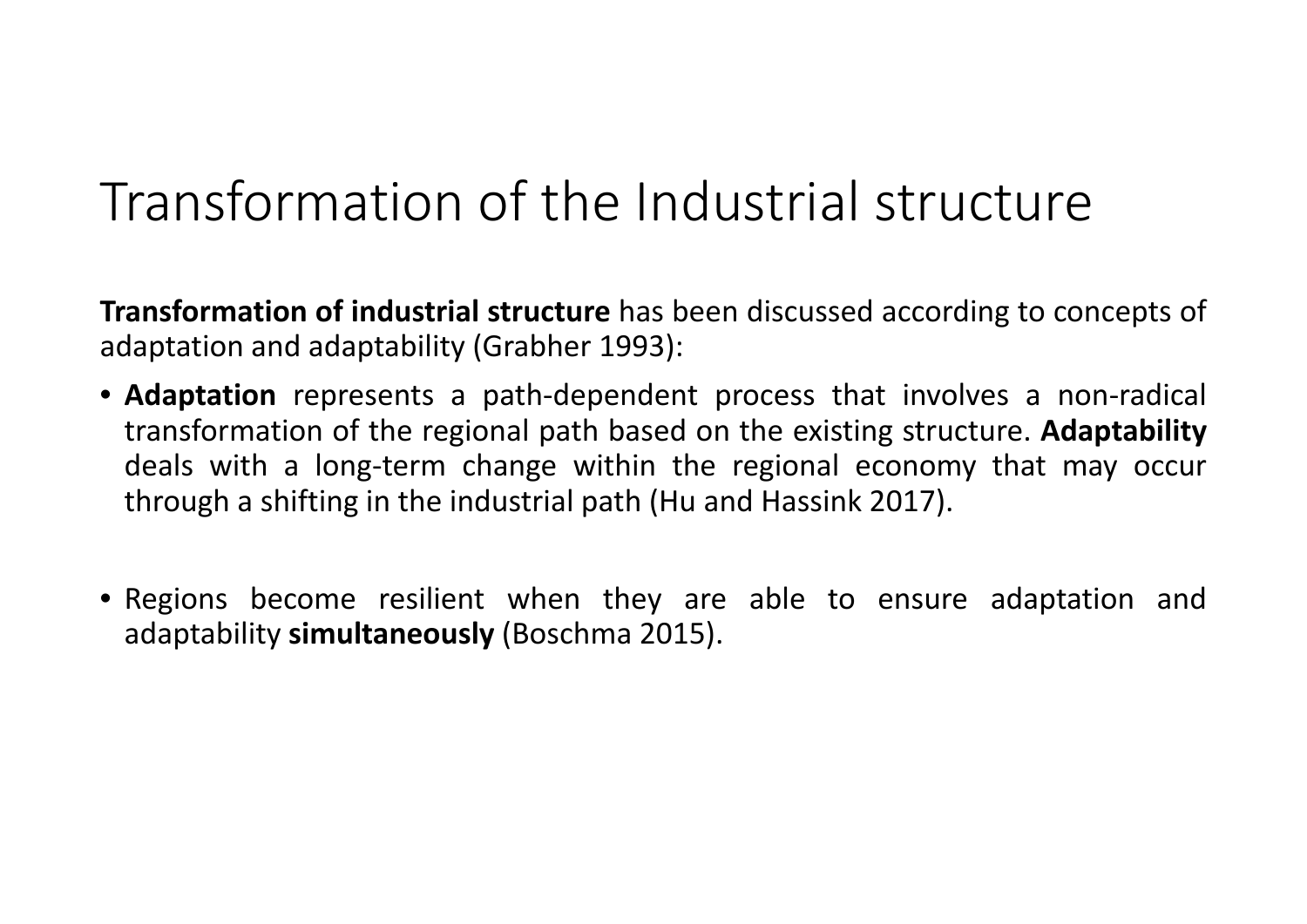## Conceptual Framework

We define:

- Adaptation as the reconfiguration of the existing industrial structure.
- Adaptability as the process of creation of new industrial specializations.
- Resilience as the capacity to combine adaptation and adaptability.

Moreover, because of SS focuses on the strengths of the regional economy to create new competitive advantage (Balland et al. 2018), we use the relatedness approach to analyse the industrial structure.

New industrial specializations (as indicator of adaptability) may emerge as related to the existing industrial structure (as indicator of adaptation).

#### **RQ: Can <sup>a</sup> Smart Specialization Strategy foster resilience of regions?**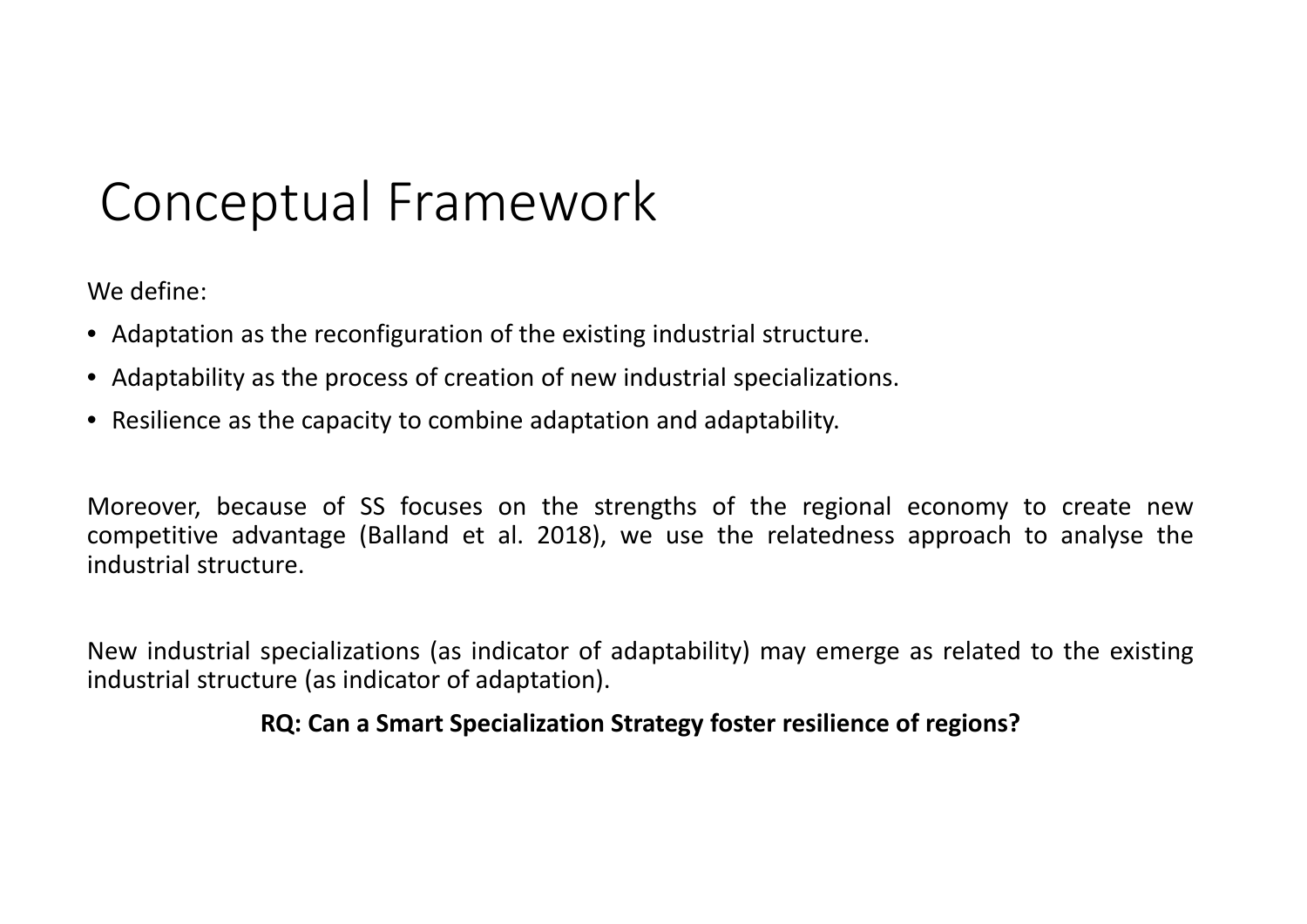## Unit of analysis and data

#### **Unit of Analysis**:

103 Italian Provinces

#### **Source of Data:**

- The source of main data is **AIDA** Bureau Van Dijk database.
- The data are about the number of employees at provincial level (103 provinces) and disaggregated at the 4‐digit level of detail.
- Other data are drawn form different sources (ISTAT, EUROSTAT, EPO).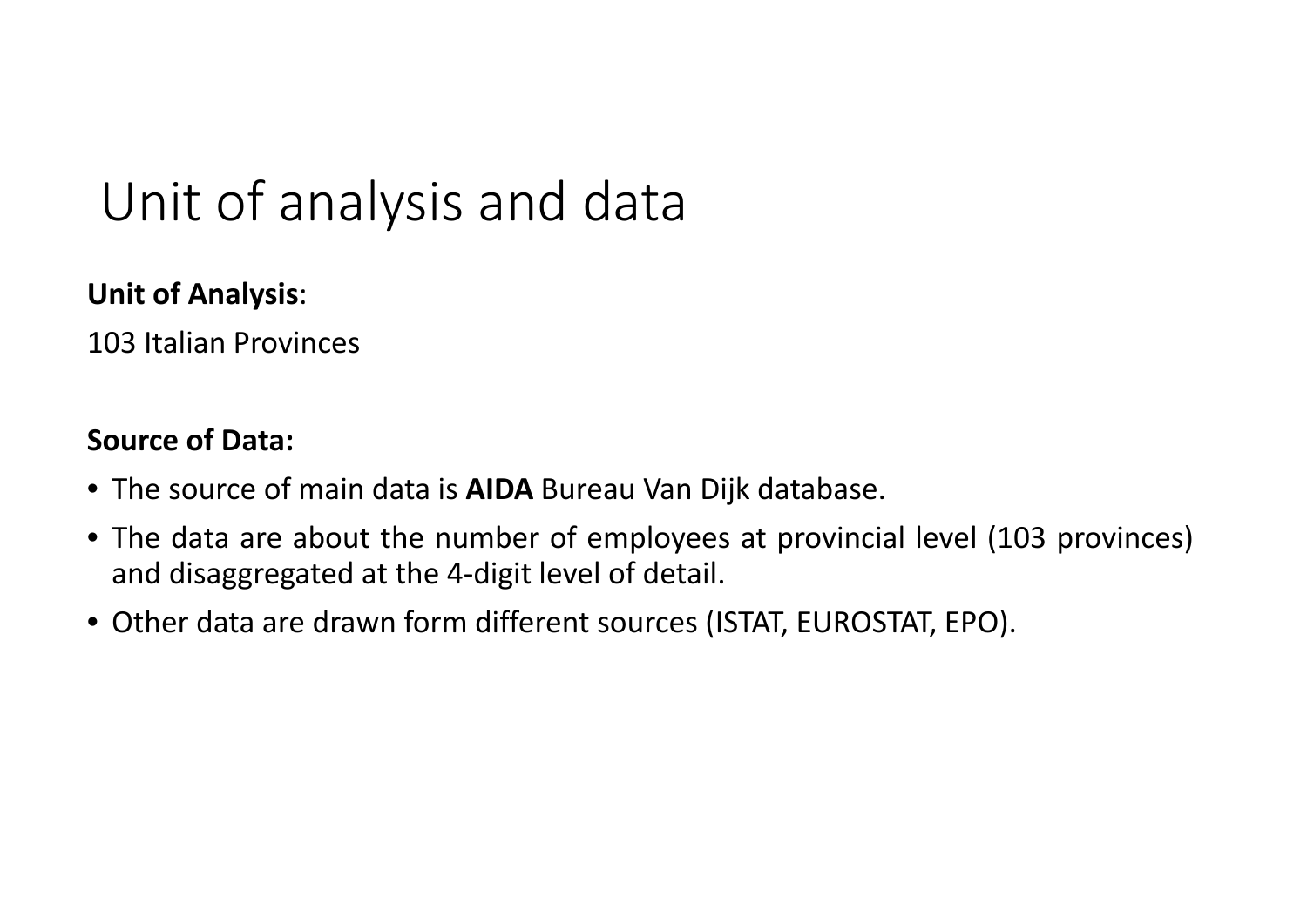### Resilience: methodology

1) We measure **Resilience** through resistance and recovery indices (Martin 2012; Faggian et al. 2017)

• **Resistance** 
$$
RES = \frac{E_{p,t}}{E_{p,t-1}} / \frac{E_{n,t}}{E_{n,t-1}}
$$

• **Recovery**  $REC = \% \Delta E_p$  is the regional percentage of change in the years following the crisis.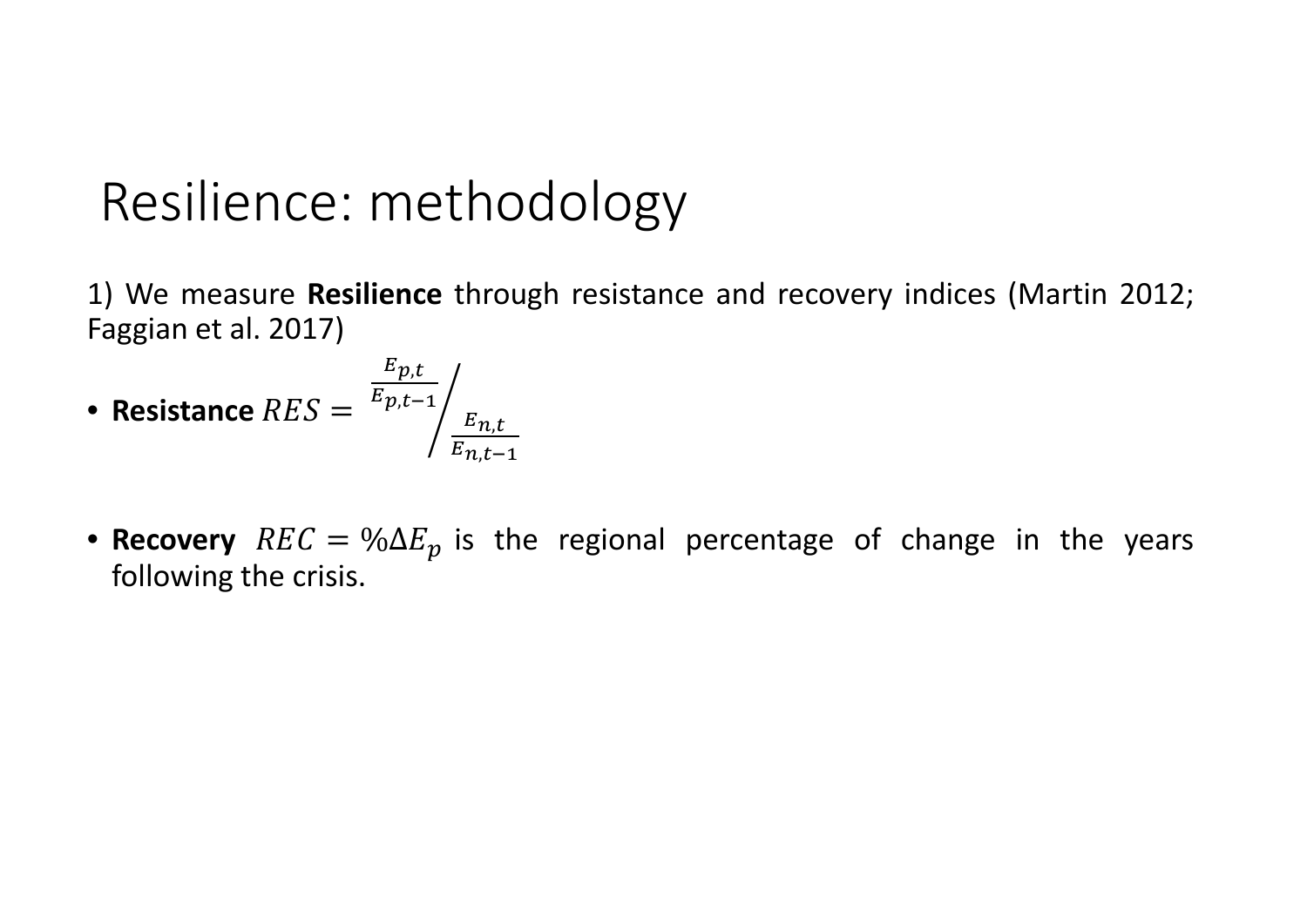#### Resilience: Resistance and Recovery in Italy



The **resistance** to the shock is higher into northern regions. Even if some high values of resistance are found also in some provinces of the south (North Sardinia, south Sicily etc.)

The **recovery** after the shock is higher into north‐east and center of Italy. This trend becomes more concentrated inthe mid term after the crisis and showssome high values also in the south of Italy (north Sardinia, Crotone, Brindisi etc.)

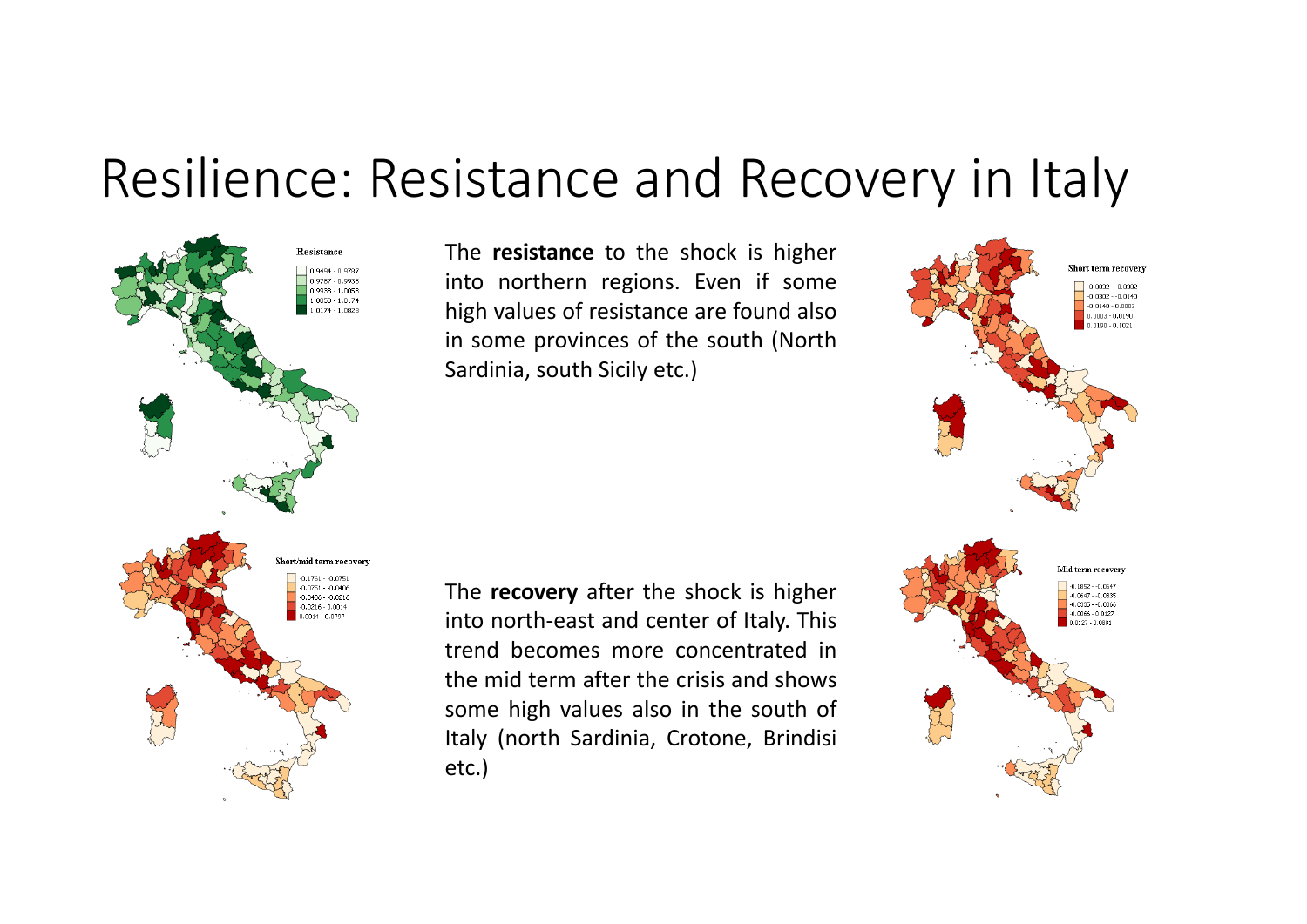## New industrial specialisations: methodology

2) We computed <sup>a</sup> LQ for every industrial category of each province for the whole period to understand which **new industrial specialisations (Xiao, Boschma and Andersson 2018) occurred during the period 2006‐2014.**

$$
LQ_{pi} = \left(\frac{E_{pi}}{E_{I/E}}\right) \qquad (1)
$$

A new specialisation here is defined as follow:

- The LQ is higher than 1.
- Since the 2006 the LQ was always lower then 1.
- The industry employment increased compared to the previous year.
- At least the 0.5% of the workers of the province are employed in that sector.

Following this analysis, **9684 new specialisations** are found in the considered period.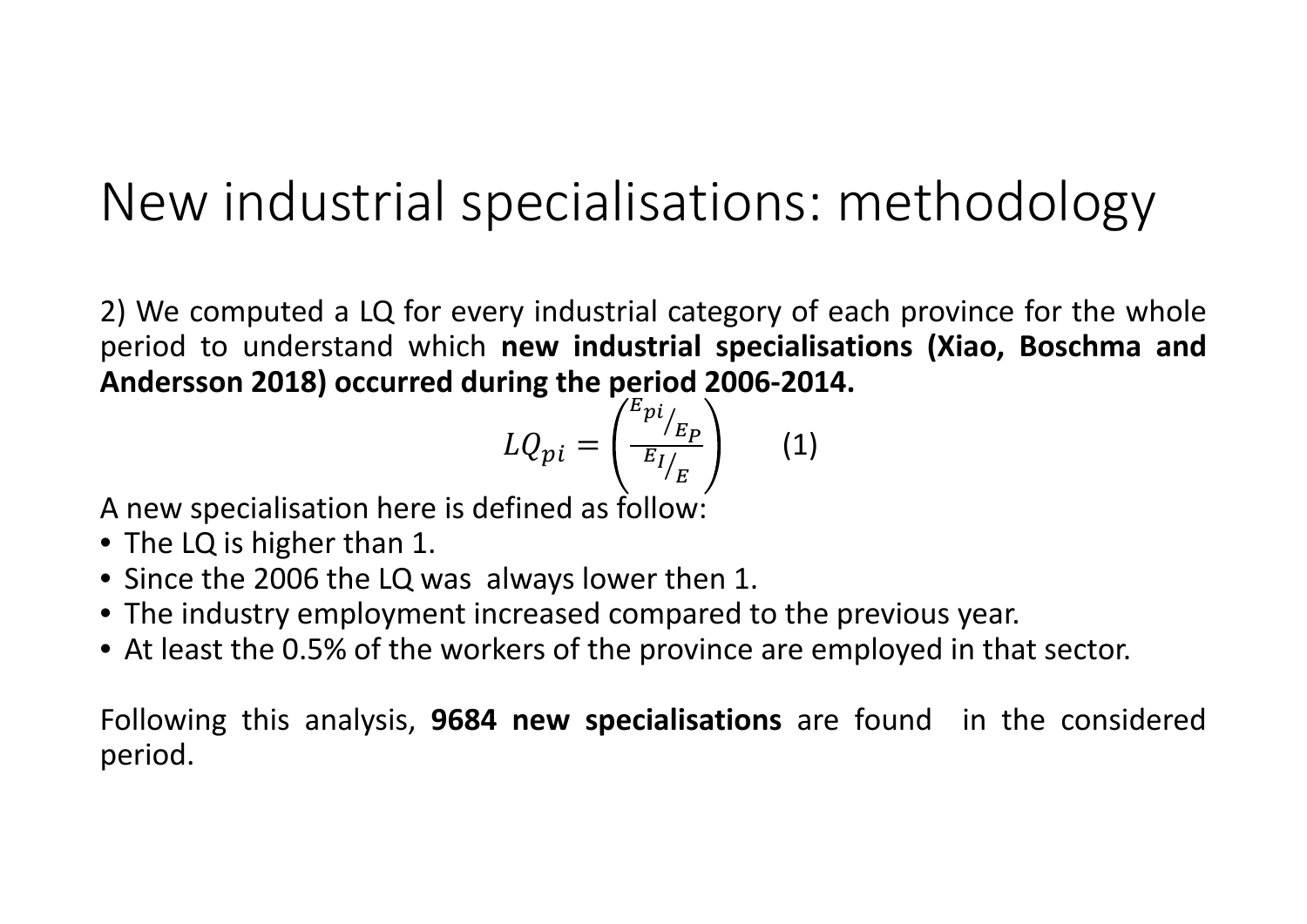## Industry space

3) We compute the relatedness measure between each pair of industrial categories to identify the industry space.

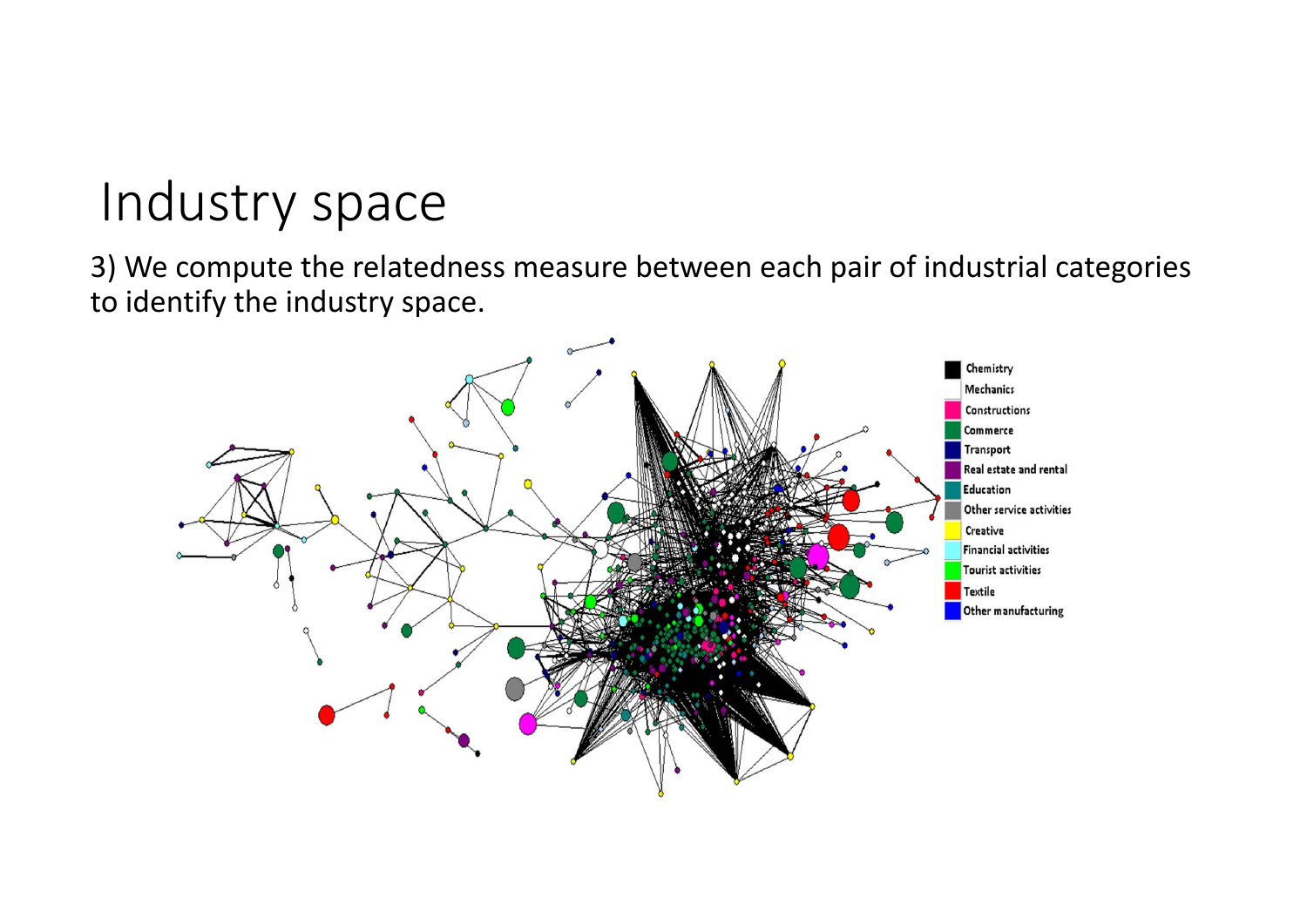### Adaptation/adaptability: methodology

4) We measure the **relatedness concentration** of each new industrial specialization to understand how related is the new specialisation to the already existing specialisations of the province.

The measure of relatedness concentration is then aggregated at provincial level, the results give us a measure of **how the new specialisations** of the area are<br>connected to the already existing specialisations.

This can be considered an ex post determination of which **"hidden"** specialisation strategy was followed by every Italian province in the period 2006 ‐2014.

- A high value of relatedness concentration indicates <sup>a</sup> propension for <sup>a</sup> **coexistence of adaptation/adaptability.**
- A low value of relatedness concentration indicates that new specializations are **un ‐related** to the existing specialisations.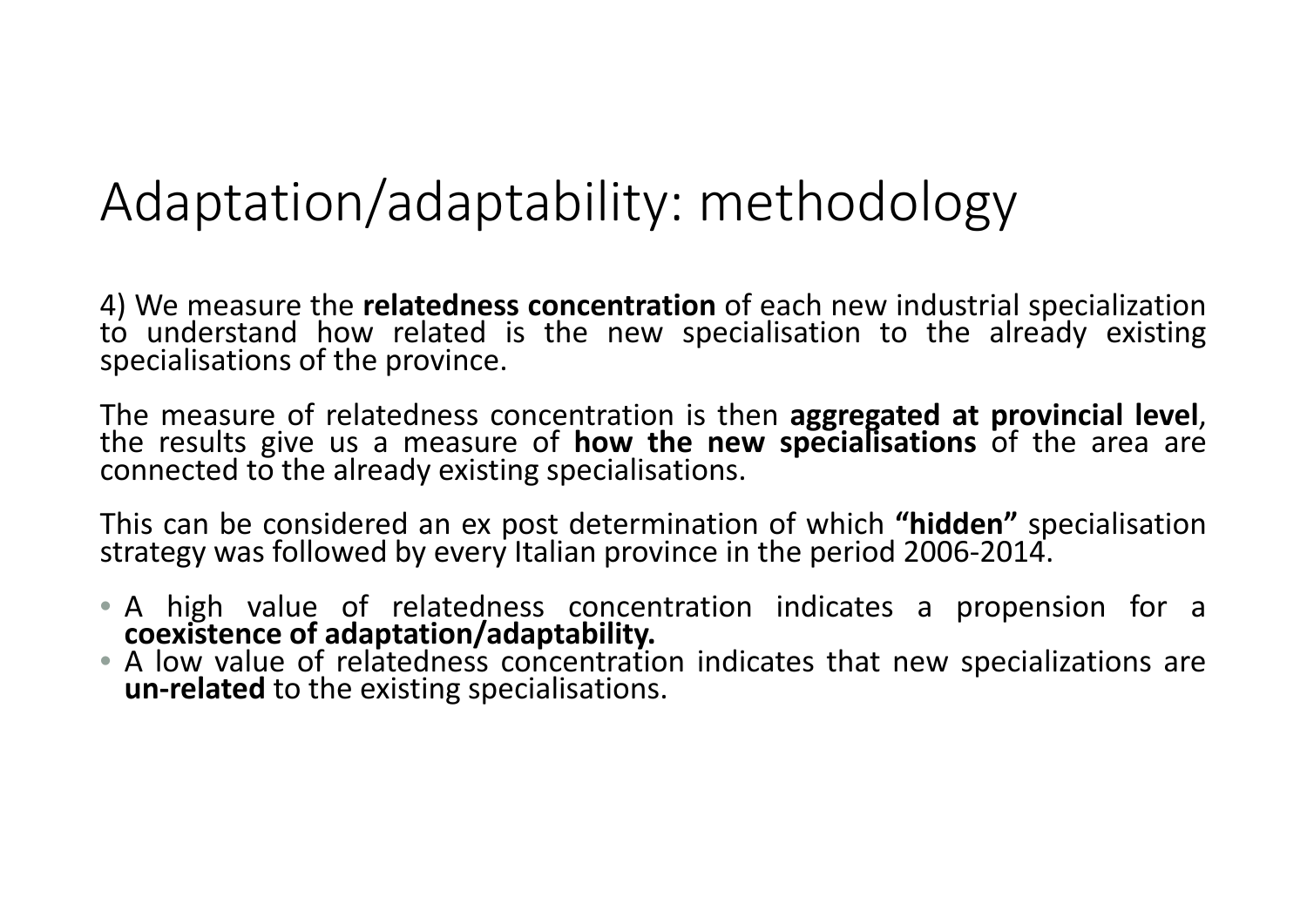#### Relatedness Concentration in Italy



#### **The maps show the relatedness concentration of new specialisations for each Italian province**

Higher level of relatedness concentration appears in the south and center of Italy and this trend is strengthened after the shock (2011 and 2013), suggesting that after the crisis less developed regions tried to cover the gap jumping into less related specialisations, while highly developed regions were more cautious, diversifying into activities more related to those already existing.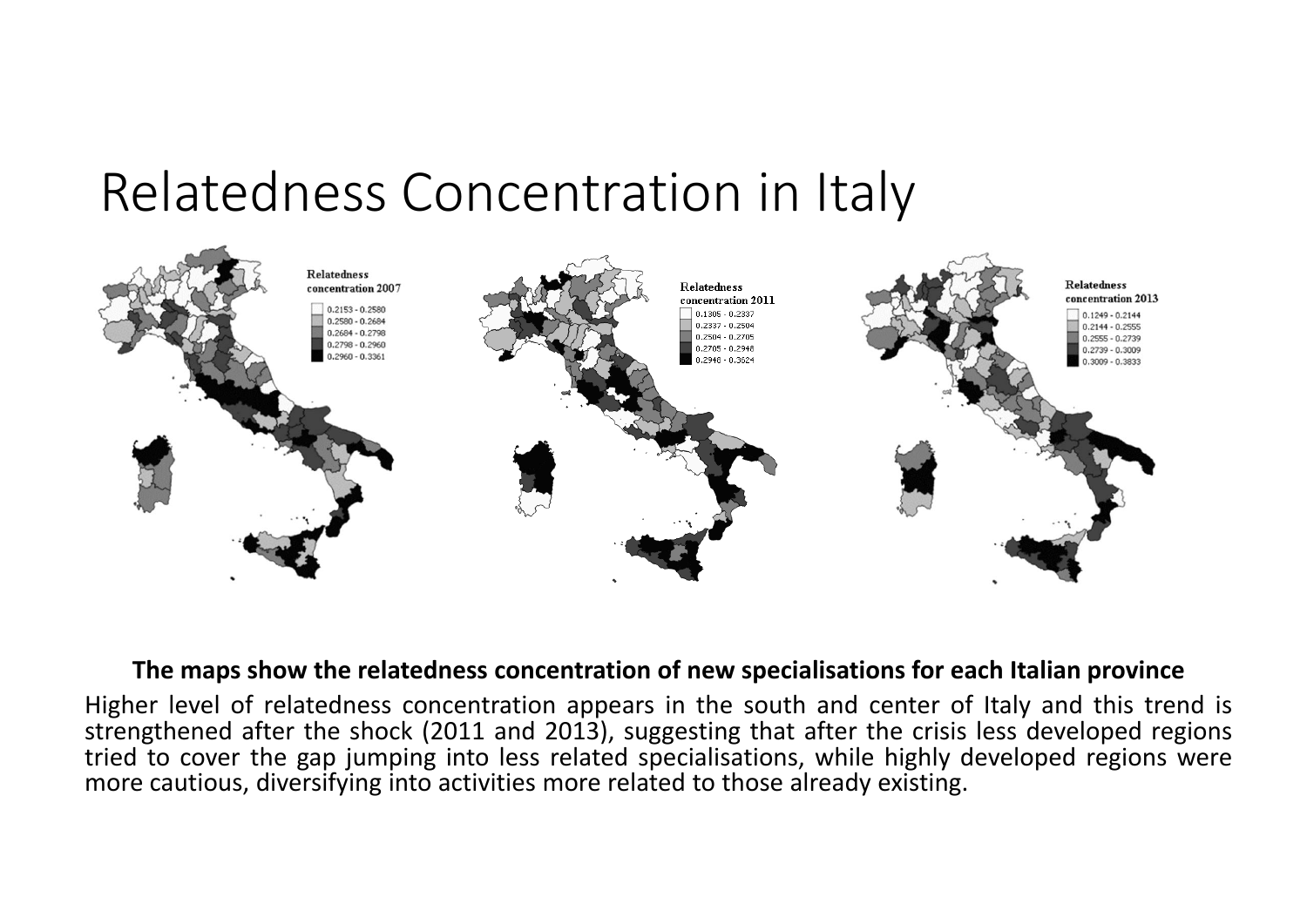#### **Research Question**

#### **Can <sup>a</sup> Smart Specialization Strategy foster resilience of regions?**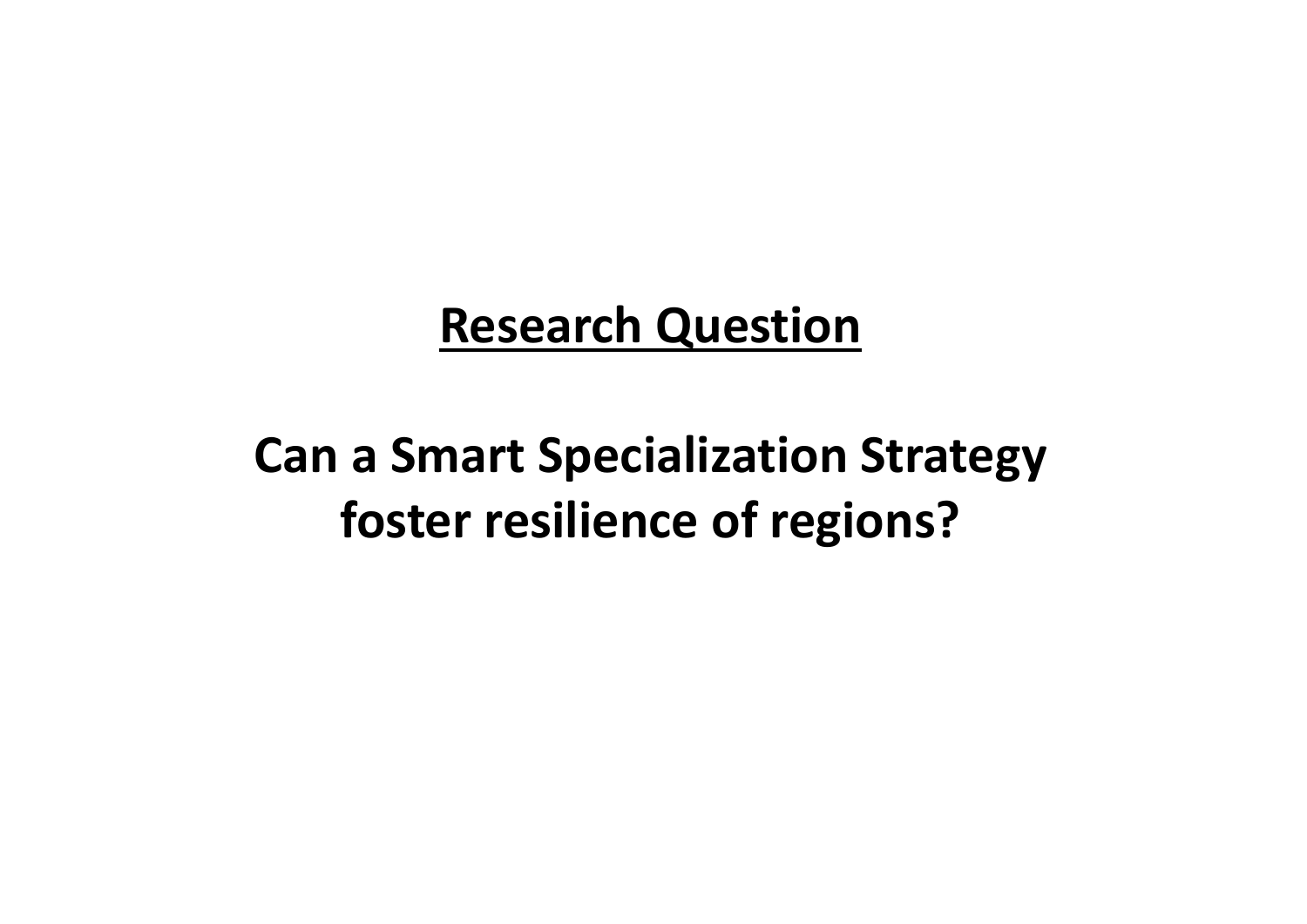



#### **When comparing relatedness concentration and resistance**

Our results show how regions that followed an adaptation/adaptability path in the period 2006‐ 2008 performed better in term of resistance to the economic crisis occurred in the 2008.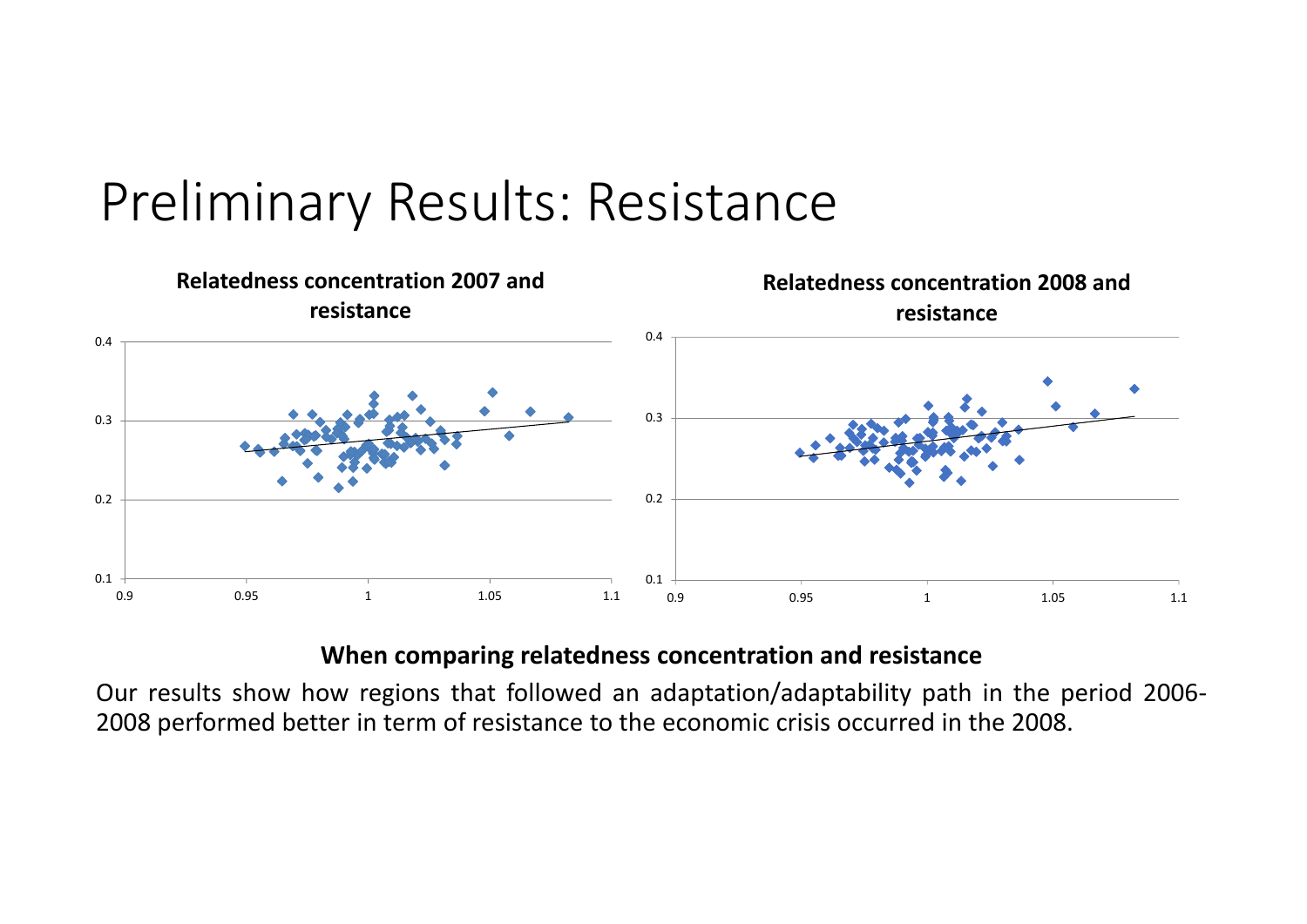

#### **When comparing relatedness concentration and recovery**

Our results show how regions with <sup>a</sup> lower relatedness concentration of new specialisations born after the crisis performed better in term of recovery in the low medium term (3‐5 years).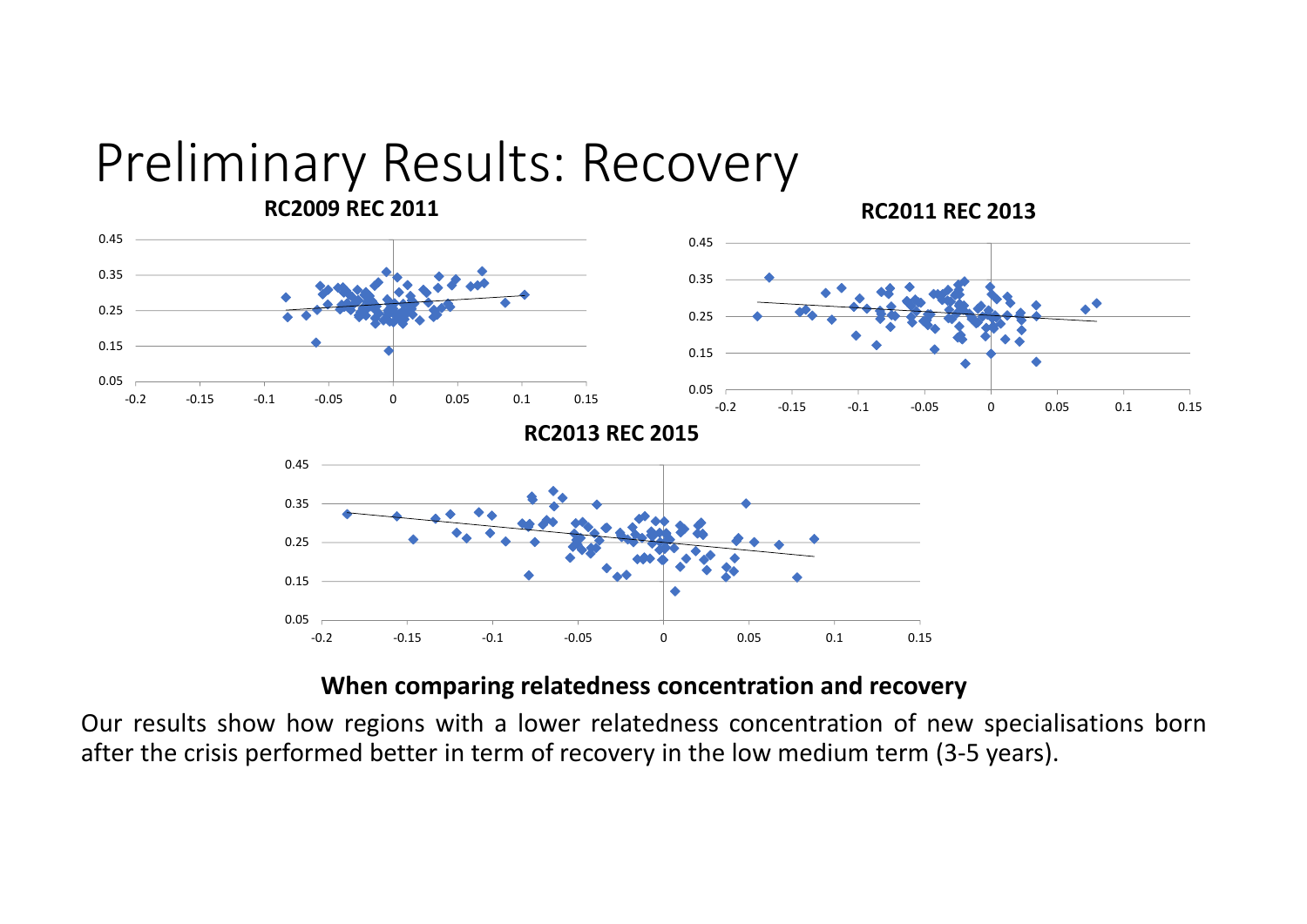#### Conclusions

- The research focus on the relationship between smart specialisation and regional economic resilience, studying SS through **relatedness concentration of new specialisations** and integrating results of relatedness concentration index with **indices of resistance and recovery** as measures of resilience.
- Results suggest that **simultaneity and co‐evolution of adaptation and adaptability** (Boschma 2015; Hu and Hassink 2017 ), in which adaptation is source of adaptability, may foster higher resilience **in the period coinciding with the shock occurrence**.
- However, in the recovery period, higher recovery thus resilience needs to **move away from the existing path** toward new "unrelated trajectories".
- Despite the fact that results suggest that the SS framework may have positive effects only during the crisis period, **debate of SS is still open** and many criticisms still remain unsolved.
- The lack of an influence of SS framework in <sup>a</sup> post‐crisis period could be **in line with the critical positions on SS theory** (Marques and Morgan 2018) that evidence the divergence between the theory of the SS and the operationalization of policies.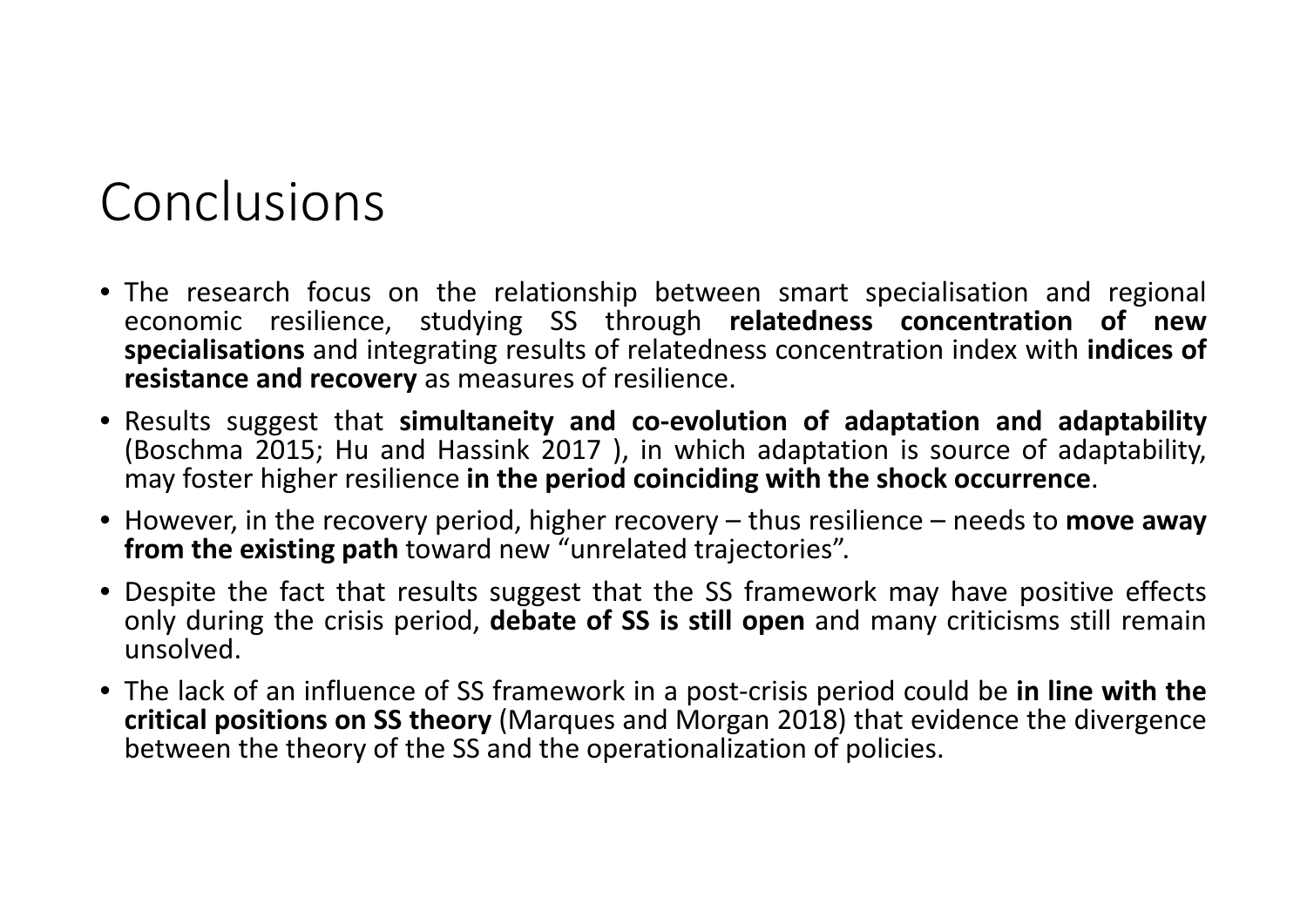### Main contribution

#### Theoretical contribution:

- The study is <sup>a</sup> first contribution to combine smart specialisation and resilience enlarging the debate of the determinants of resilience.
- The research tries to advance the understanding of the industrial structure in affecting resilience applying concepts of adaptation and adaptability.
- Adaptive process and evolution of industrial structure in relation to economic shocks is studied both in <sup>a</sup> short and mid‐term perspective through the evaluation of dimensions of resistance and recovery.
- The analysis, proposing <sup>a</sup> conceptual framework based on main assumption of SS, tries to connect resilience with <sup>a</sup> policy dimension.

#### Empirical contribution:

- Applying the methodology of relatedness, the research has made an effort to develop <sup>a</sup> framework to operationalise the concept of smart specialisation.
- We propose <sup>a</sup> new measure of smart specialization through relatedness concentration.